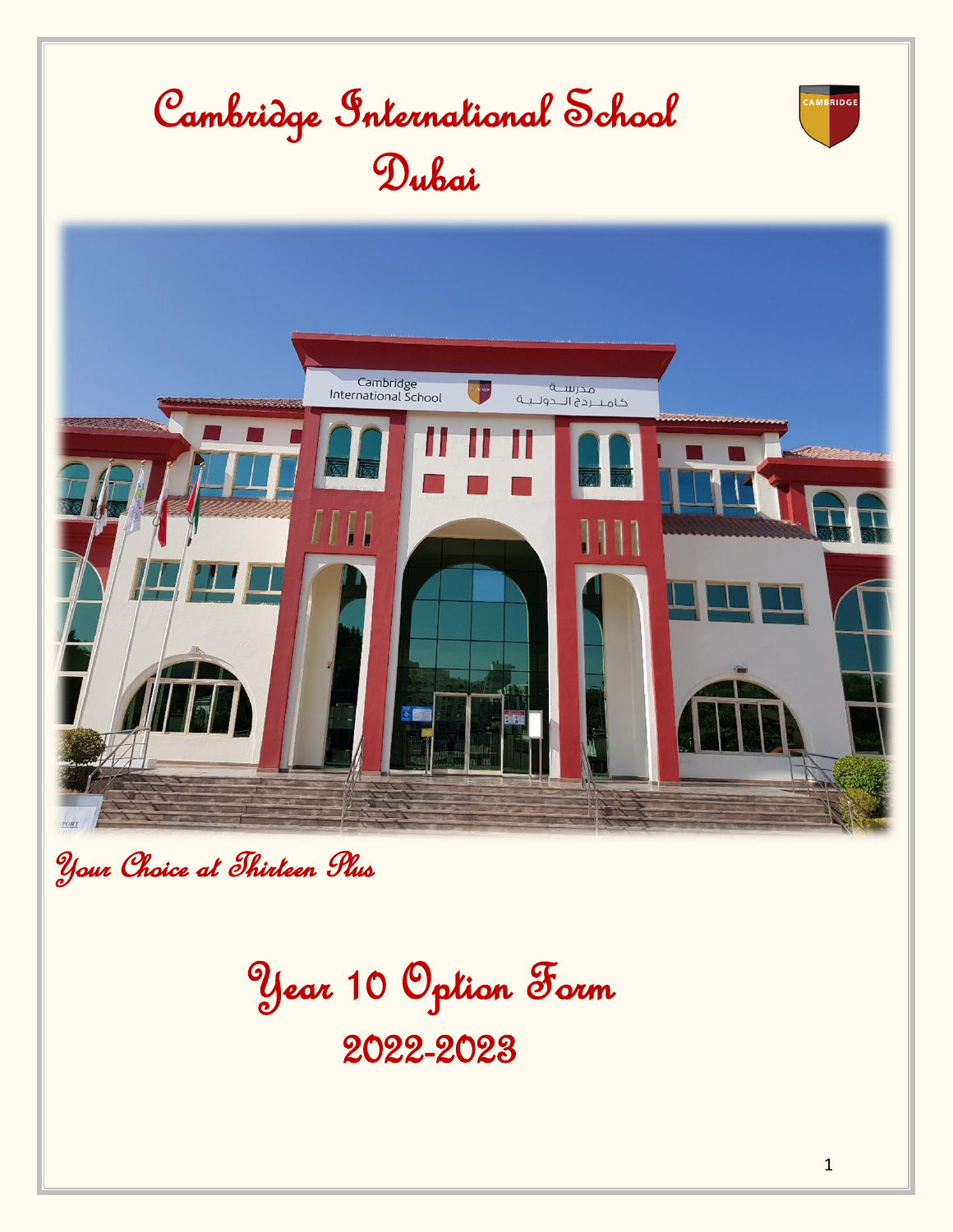## **Year 10 -Option List of Options 2022-2023**

**Mandatory Subjects: English, Mathematics, Moral Social Curriculum, Physical Education, Islamic Studies (only Muslims), Global Perspectives/ Global Futures (Non- Muslims) and Arabic** 

**Option 1: This subject is already selected in Year 9. Students will continue studying the subject and will sit the external IGCSE examination in Year 10 (May/ June 2024). New students have the option of self- studying the content covered in Year 9.** 

| <b>Option 1</b> | <b>Option 2</b> | <b>Option 3</b>             | <b>Option 4</b>           | <b>Option 5</b>           |
|-----------------|-----------------|-----------------------------|---------------------------|---------------------------|
| <b>Business</b> | <b>Physics</b>  | Chemistry                   | <b>Biology</b>            | <b>Combined Science</b>   |
| Sociology       | <b>Biology</b>  | <b>ICT</b>                  | Chemistry                 | <b>Computer Science</b>   |
| <b>ICT</b>      | <b>Business</b> | <b>Travel &amp; Tourism</b> | Economics                 | Physics                   |
| Computing       | Enterprise      | Psychology                  | Art                       | Psychology                |
| French          | Geography       | <b>Economics</b>            | <b>Environmental M</b>    | <b>Business</b>           |
|                 | <b>Drama</b>    | History                     | Accounting                | Accounting                |
|                 |                 |                             | <b>Physical Education</b> | <b>English Literature</b> |

Atleast **one Science subject (Chemistry, Biology, Physics or Combined Science)** must be chosen to fulfil the MOE Equivalency requirement

Please select your first and second preference. You may only select one from each Option block:

| Option 1 (currently<br>studying in Year 9) | Option 2 | Option 3 | Option 4 | Option 5 |
|--------------------------------------------|----------|----------|----------|----------|
|                                            |          |          |          |          |
|                                            |          |          |          |          |
|                                            |          |          |          |          |

**All options selected are preferences and subject confirmation is dependent on course numbers, teacher recommendations and CAT4 scores. If we are unable to offer the 1st preference, we will consider the second preference in that particular option block**

I, (student name) \_\_\_\_\_\_\_\_\_\_\_\_\_\_\_\_\_\_\_\_\_\_\_\_\_\_\_\_\_\_\_\_\_\_ in class\_\_\_\_\_\_ confirm my preferred choices

and recognise that these may be amended after consultation.

| . . |  |  |
|-----|--|--|
| -   |  |  |

Countersigned (Parent) \_\_\_\_\_\_\_\_\_\_\_\_\_\_\_\_\_\_\_\_\_\_\_\_